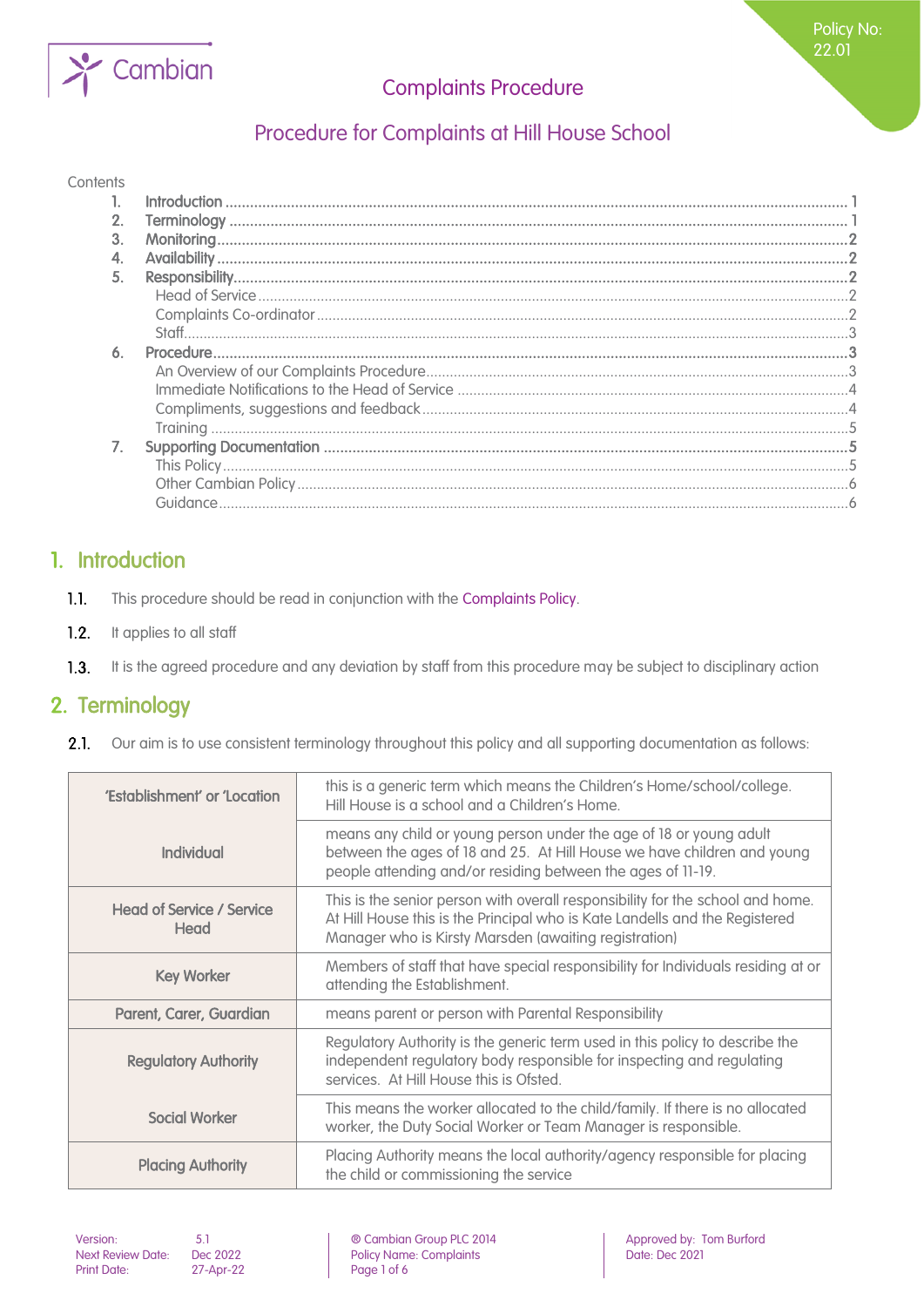

Policy No: 22.01

| <b>Staff</b>      | Means full or part-time employees of Cambian, agency workers, bank<br>workers, contract workers and volunteers and students on placement. |
|-------------------|-------------------------------------------------------------------------------------------------------------------------------------------|
| <b>CambianKPL</b> |                                                                                                                                           |

## <span id="page-1-0"></span>3. Monitoring

- $3.1.$ This Procedure is reviewed annually in line with policy requirements.
- $3.2.$ The Head of Service undertakes to ensure that the local elements of this procedure are continually monitored, reviewed and updated. This document was last reviewed as below:

andel

Kate Landells Principal December 2021

The effective operation of this Complaints Procedure will be discussed in the regular senior management meetings,  $3.3.$ where appropriate.

### <span id="page-1-1"></span>4. Availability

- $4.1.$ This Complaints Procedure will be made available to all staff and brought to the attention of carers/parents/guardians, placing authorities and, where appropriate, potential individuals at the pre-admission stage. A copy can be requested by contacting the school office.
- 4.2. On admission, individuals and their parents/guardians/carers will be given, a copy of the Complaints Procedure.
- **4.3.** If an individual has specific or global learning difficulties/disabilities that make it impracticable for him/her to make a complaint, another person such as an advocate or key worker will be nominated to look after the individual's interests in this regard. These arrangements will be made known to the parents/guardians/carers or people acting on the behalf of the individual concerned and to the funders/placing authority.

### <span id="page-1-2"></span>5. Responsibility

#### <span id="page-1-3"></span>Head of Service

- $5.1.$ Our Head of Service is responsible for:
	- Ensuring that staff receive relevant training  $\bullet$
	- Responsibility and Final sign off of all complaints up to Step 11 of the Complaints Procedure Internal Stage.
	- Monitoring and review of procedures  $\bullet$
	- Maintaining the Central Complaints log and confidential complaints file.  $\bullet$
	- Submitting information regarding complaints to CambianKPI  $\bullet$

#### <span id="page-1-4"></span>Complaints Co-ordinator

- **5.2.** Our Complaints co-ordinator is the Principal, Kate Landells.
- **5.3.** The Complaints Co-ordinator is responsible for: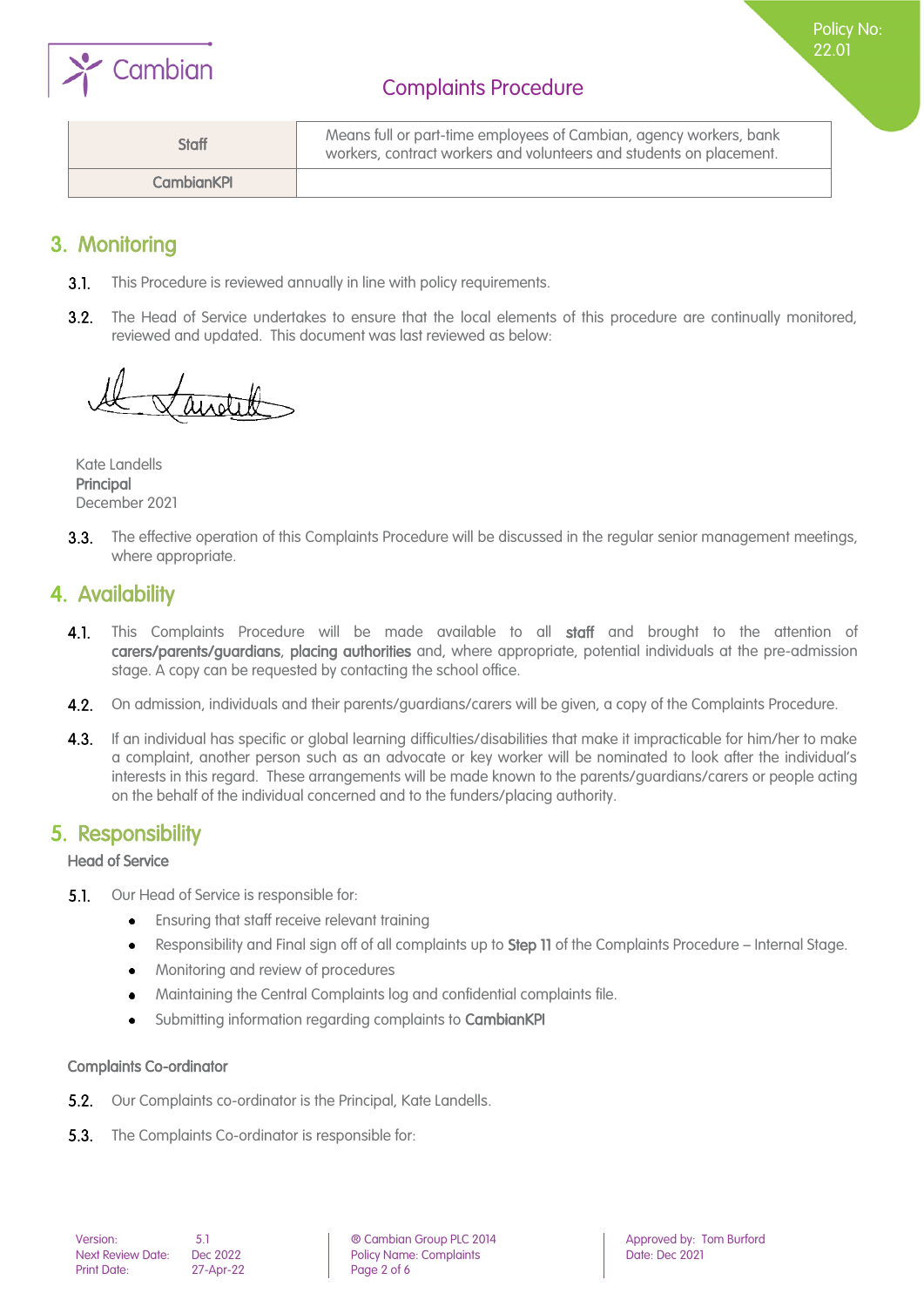

ensuring that the Complaints Procedure is well publicised and that copies of the relevant materials are  $\bullet$ available at all times and all associated documents (which are listed at the end of this procedure) are used accordingly.

Policy No: 22.01

- Receiving complaint forms from staff
- Supporting the Head of Service to monitor and manage the complaint process up to Step 8 of the Complaints  $\bullet$ Procedure (Internal Stage)

#### <span id="page-2-0"></span>**Staff**

 $5.4.$ All staff have day-to-day responsibility to understand and follow the Complaints Procedure and to act promptly and in accordance with the procedures if an Individual or other person indicates that they wish to make a complaint.

### <span id="page-2-1"></span>6. Procedure

- $6.1.$ Cambian consider a complaint to be a written or oral/verbal expression of dissatisfaction or disquiet in relation to the exercise of its functions in relation to its current or past individuals.
- $6.2.$ It is our expectation that most problems, concerns, comments, criticisms etc about our service, can best be dealt with by staff informally at an early stage. Through meetings, the key worker system, regular review meetings and the involvement, where appropriate, of parents/carers and location and appropriate local authority staff, such matters can be aired and dealt with speedily and, in the majority of cases, resolved.

#### <span id="page-2-2"></span>An Overview of our Complaints Procedure

- $6.3.$ The detailed complaints procedure is set out in the Complaints Flow Chart. This includes expected time frames and responsibilities for dealing with all elements of managing a complaint and any necessary actions to take.
- $6.4.$ For complaints regarding the use of the Mental Health Act 1983 please see the separate Procedure for this.
- $6.5.$ Ideally a complaint should be made using Complaint Form but this is not essential. There are a variety of complaint forms which can be used for this purpose:
	- Complaint form (22.03) used by parents/carers/members of public etc  $\bullet$
	- Complaints forms for Individuals (22.09a g) which set out 3 options for making a complaint:
		- Speak to a person they trust at the home
		- o By telephone to either Head office/Operations director or the service's regulatory authority
		- o Complete the form and post it in a pre-addressed and pre-paid envelope to Head Office.
- $6.6.$ The Complaints Co-ordinator is responsible for ensuring that pre-addressed and stamped envelopes are available with the complaint forms for Individuals. Depending on the service type, the addressed envelopes will be sent to either:
	- Education Services
	- Residential Services (West)
	- Residential Services (East)
- **6.7.** At the following address
	- Cambian Group Metropolitan House 3 Darkes Lane Potters Bar **Hertfordshire** EN5 1JQ
- $6.8.$ On receipt of a complaint the member of staff must record it on the relevant Complaint Tracking Form (22.03a for Individuals and 22.03b is for all other complaints). Staff are to follow the instructions on the form for further action.

| Version:                 | 5.1      |
|--------------------------|----------|
| <b>Next Review Date:</b> | Dec.     |
| <b>Print Date:</b>       | $27 - A$ |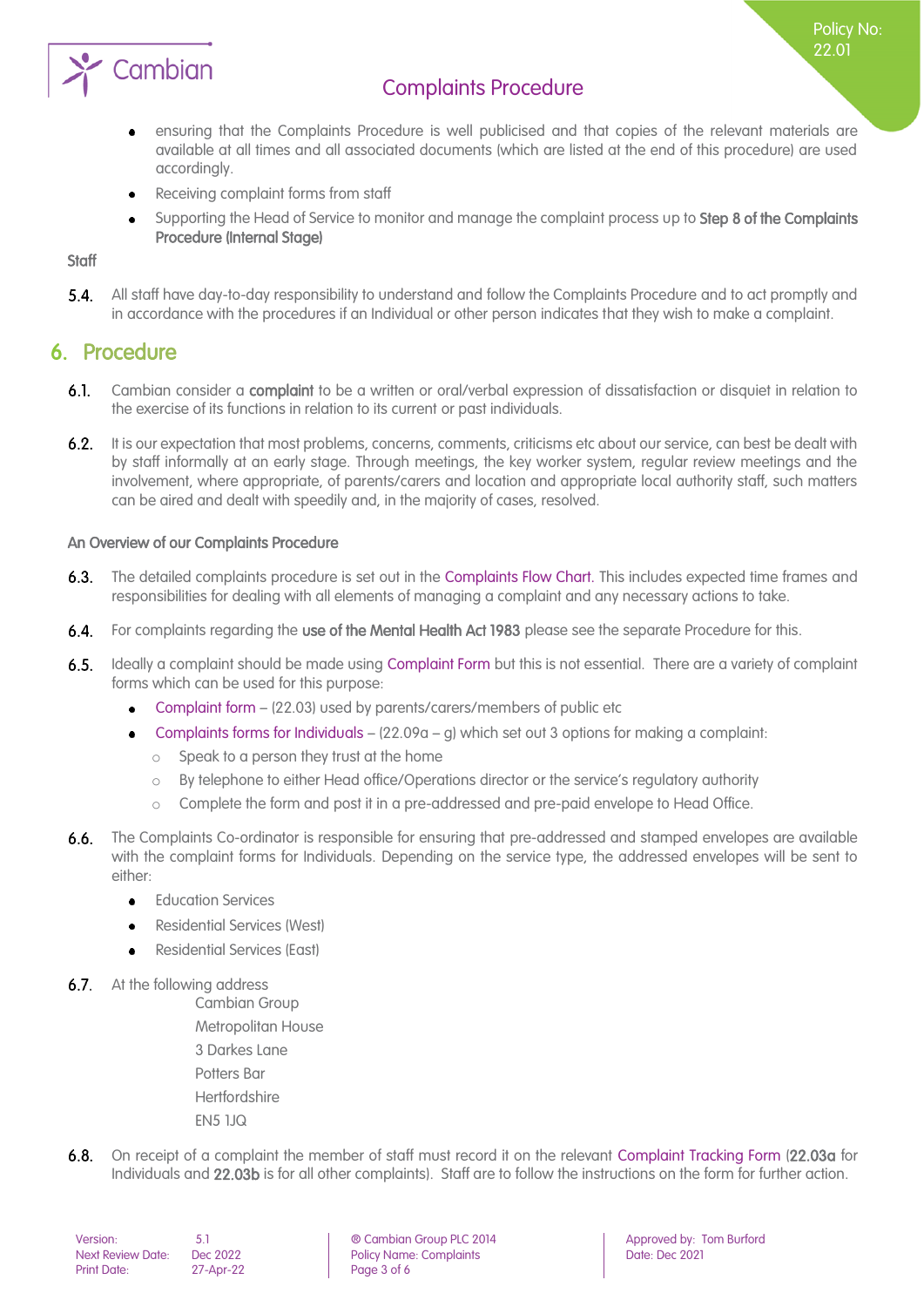

Policy No: 22.01

- 6.9. NOTE: For complaints forms received at Cambian Head Office, the procedure for following up complaints will be carried out by the relevant Operational Director.
- 6.10. Initially the member of staff receiving the complaint will decide if it is something that can be resolved quickly and informally. Staff should only do this if they feel confident to do so. If necessary, the staff member will seek advice from their line manager.
- 6.11. Identified key staff are to offer to meet with the complainant to respond to their complaint. Where this is not felt to be appropriate or if it cannot be resolved quickly and informally the complaint will be passed to the Complaints Coordinator who will follow the complaints procedure until the complaint is concluded using the Complaints Procedure as set out in the Complaints Flowchart.
- 6.12. If the complaint cannot be resolved internally (Steps 1 8 of complaints flowchart) the Operations Director will appoint an external investigator as part of the Complaints Procedure (Steps 9-11 of complaints flowchart.
- 6.13. The next stage of the complaint procedure is the Appeal Process (Steps 12-15). The Operations Director will appoint an appeal panel consisting of three persons, none of whom have had any involvement or are connected in any way to any of the parties involved in the complaint and none of whom are members of staff or management of the location. At least one member of the Appeal Panel will be independent of Cambian Group. The Complainant will be invited to attend the hearing if they wish and be given the opportunity to be accompanied by a person of their choice. The decision of the Appeal Panel is final.
- 6.14. If the complainant is not satisfied with the outcome of the appeal process at any stage they may choose to take the matter up with our Regulatory Authority (Step 16) as below. Their contact details will be made available to Individuals and external stakeholders as required as follows:

Ofsted, Piccadilly Gate, Store Street, Manchester M1 2WD

#### <span id="page-3-0"></span>Immediate Notifications to the Head of Service

- 6.15. The Head of Service will be made aware immediately of any complaints regarding the following:
	- Injury to an Individual.  $\bullet$
	- Violence or ill treatment.  $\bullet$
	- Theft or defrauding an individual.  $\bullet$
	- Serious neglect of an individual including neglect of their treatment.  $\bullet$
	- Indecent or offensive behaviour by a member of staff.
	- Breaches of an individual's confidentiality.
	- All types of discrimination.
	- Any safeguarding issues
- 6.16. In these circumstances they will identify who will investigate the complaint, if the complaint relates to a safeguarding issue; this will be managed in accordance with the Child Protection - Safeguarding policy
- 6.17. All complaints are to be discussed and documented in the relevant management meetings. The discussion is to include any actions required to address any complaints raised. This also provides a forum for learning from the complaint and putting in place any recommendations from the investigation.

#### <span id="page-3-1"></span>Compliments, suggestions and feedback

6.18. Any compliments, suggestions or feedback received by staff should be recorded separately on a Compliments Log to be held by the Head of Service and be managed under the Consultation, Communication and Feedback Policy and Procedures.

Next Review Date: Dec 2022 Policy Name: Complaints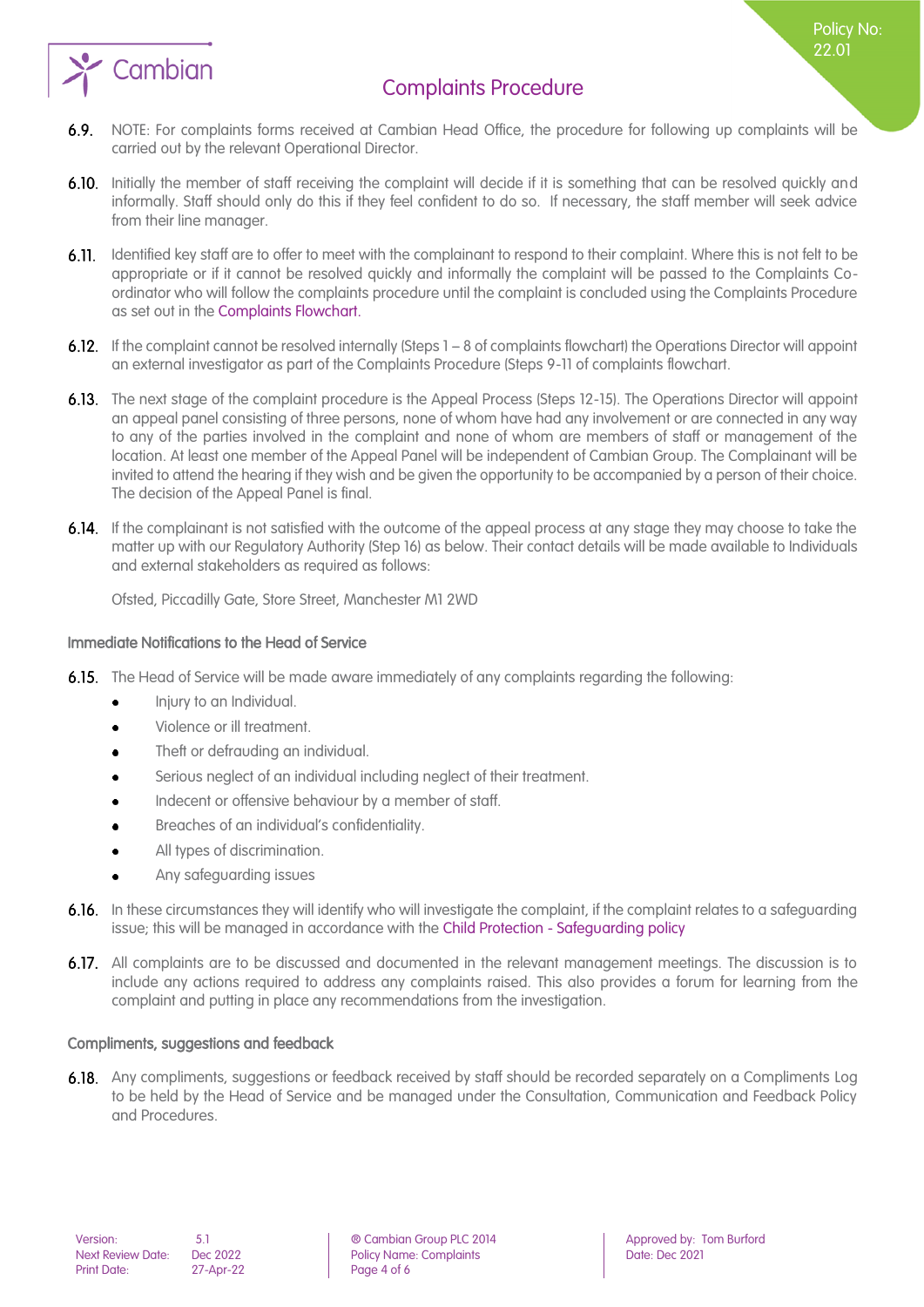

Policy No: 22.01

#### <span id="page-4-0"></span>**Training**

6.19. The Head of Service will ensure that all staff are allocated dates to attend 'managing complaints' training.

- 6.20. The training will cover:
	- Cambian's complaints policy and procedure.  $\bullet$
	- What constitutes a complaint.
	- How to handle a complaint.  $\bullet$
	- Investigating complaints.  $\bullet$
	- Managing complaints for improvement.  $\bullet$

#### Audit

<span id="page-4-1"></span>6.21. The Head of Service will use a Complaint Tracking Form as an audit trail for any investigation carried out.

### 7. Supporting Documentation

#### <span id="page-4-2"></span>This Policy

- $7.1.$ 22.00 Complaints Policy
- $7.2.$ 22.01 Procedure - Complaints
- $7.3.$ 22.01a Procedure - Complaints regarding the MHA
- $7.4.$ 22.02 Complaints Flowchart
- $7.5.$ 22.03 Complaint Form
- $7.6.$ 22.04a Complaint Tracking Form - Individuals
- $7.7.$ 22.04b Complaint Tracking Form - Others
- $7.8.$ 22.05 Complaint log
- $7.9.$ 22.06 Complaints Letter Templates 1-9
- 7.10. 22.07 How to Complain Pictorial Booklet
- 7.11. 22.07a Complaint Leaflet PECS Home
- 7.12. 22.07b Complaints Leaflet PECS School
- 22.08a Complaints Information Leaflet for Individuals CHILDRENS HOMES
- 7.14. 22.08b Complaint Information Poster for Individuals EDUCATION
- 7.15. 22.08c Complaints Information for Parents, visitors and public
- 7.16. 22.08d Complaints Information Poster for Staff
- 7.17. 22.09a Complaint Form for Individuals 7-13 OFSTED
- 7.18. 22.09b Complaint Form for Individuals 13+ OFSTED
- 7.19. 22.09c Complaint Form for Individuals CQC HOME
- 7.20. 22.09d Complaint Form for Individuals CSSIW